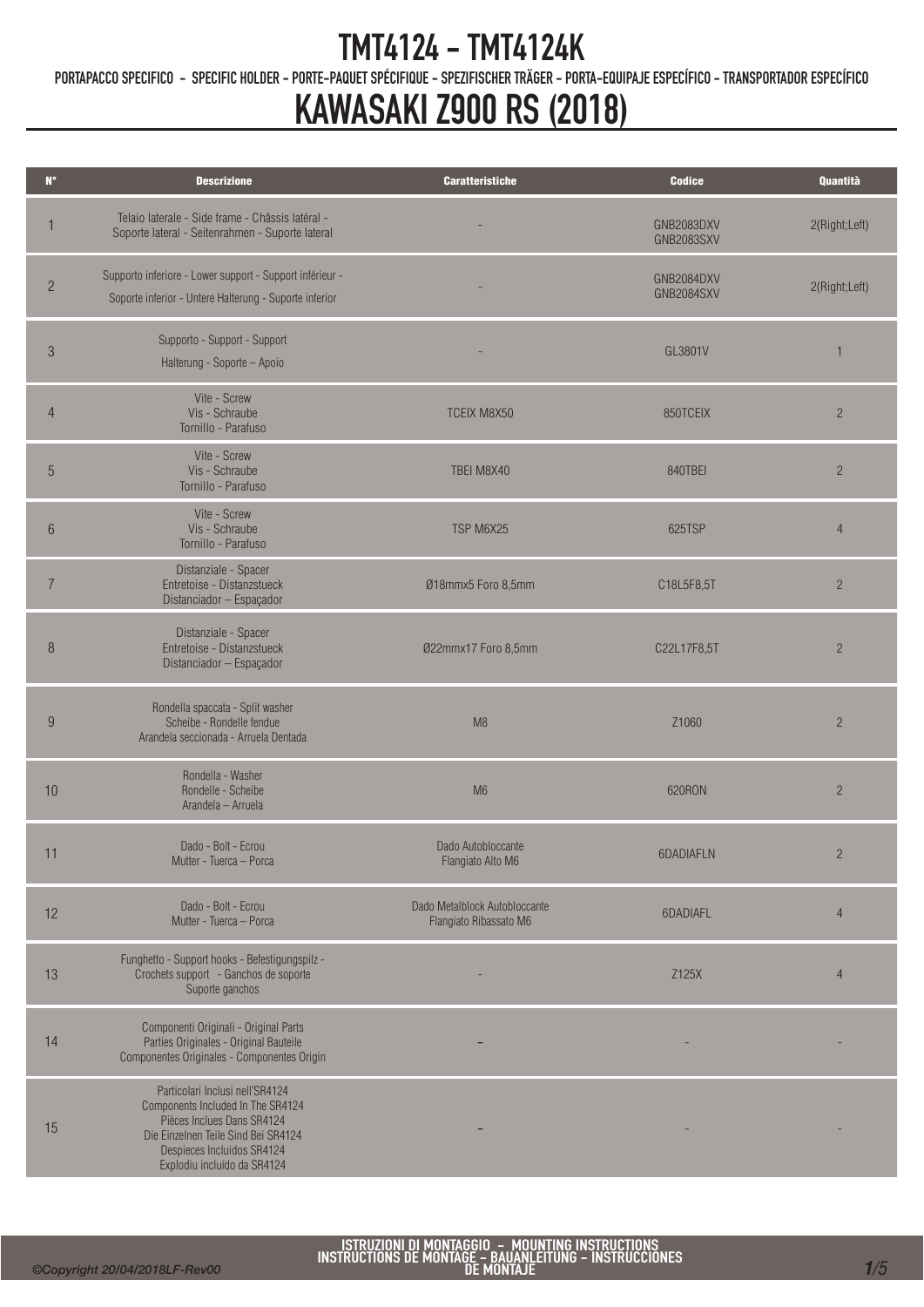PORTAPACCO SPECIFICO - SPECIFIC HOLDER - PORTE-PAQUET SPÉCIFIQUE - SPEZIFISCHER TRÄGER - PORTA-EQUIPAJE ESPECÍFICO - TRANSPORTADOR ESPECÍFICO

## KAWASAKI Z900 RS (2018)



### $11 12 12 13 19 19 19$

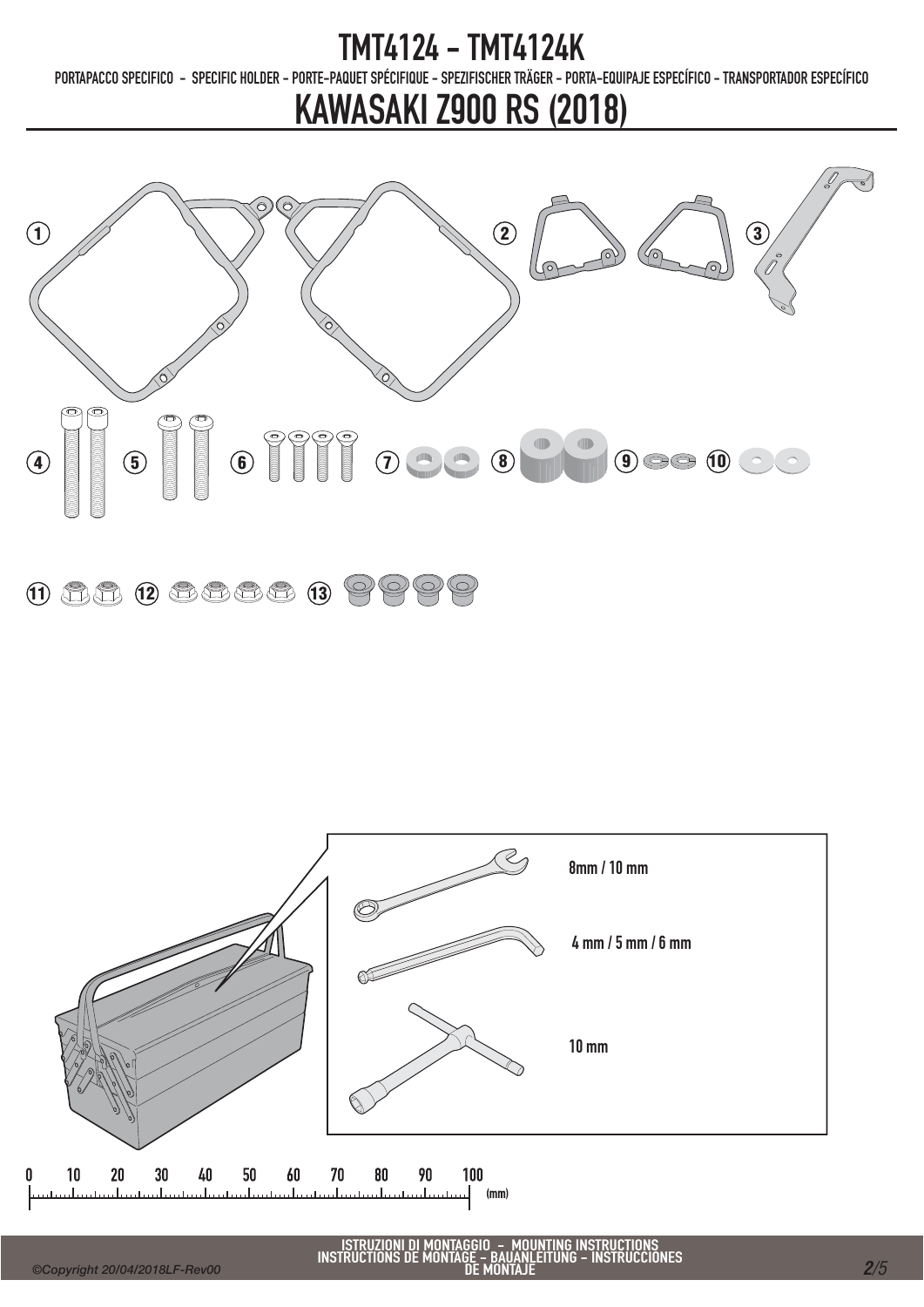PORTAPACCO SPECIFICO - SPECIFIC HOLDER - PORTE-PAQUET SPÉCIFIQUE - SPEZIFISCHER TRÄGER - PORTA-EQUIPAJE ESPECÍFICO - TRANSPORTADOR ESPECÍFICO

# KAWASAKI Z900 RS (2018)



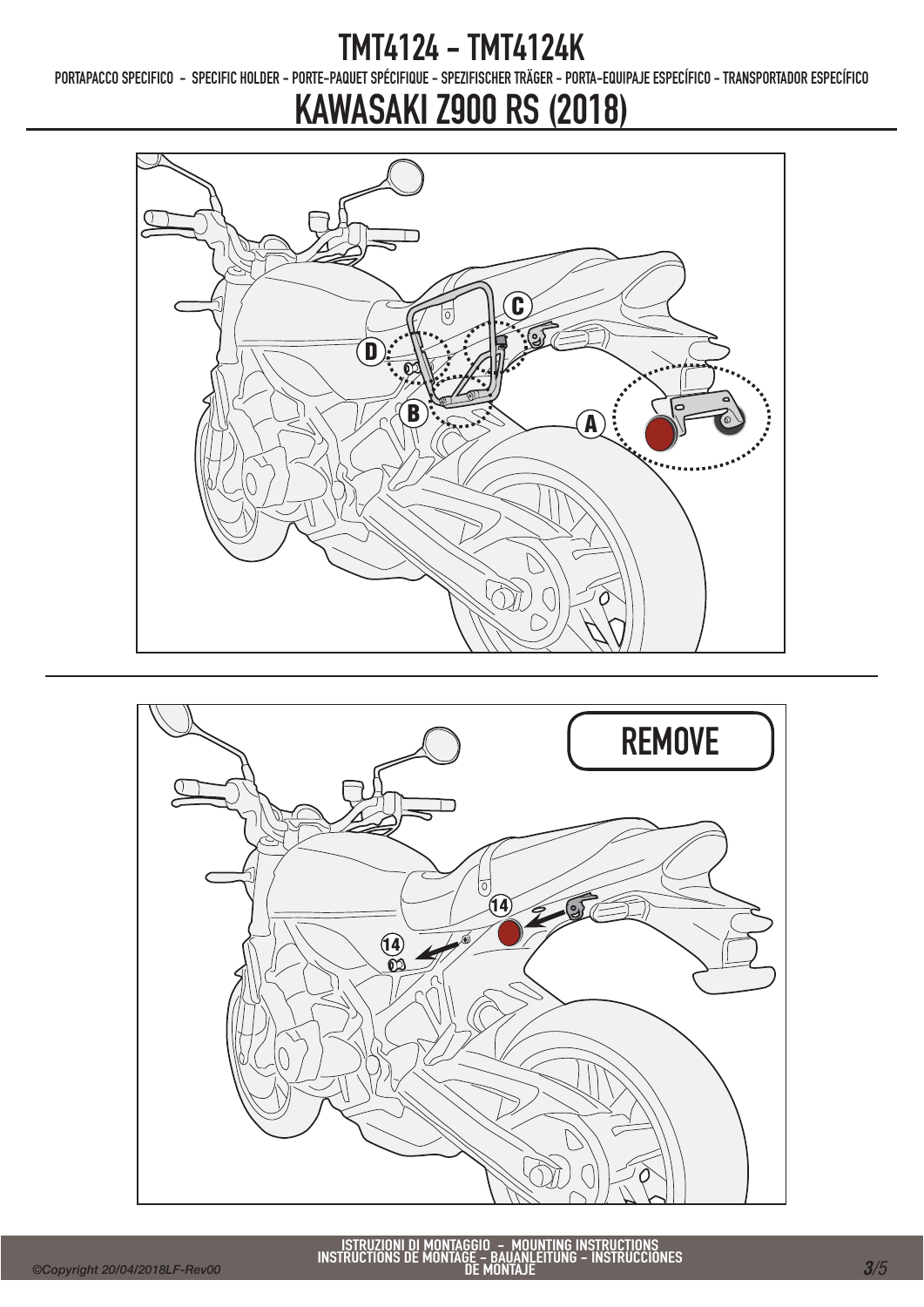PORTAPACCO SPECIFICO - SPECIFIC HOLDER - PORTE-PAQUET SPÉCIFIQUE - SPEZIFISCHER TRÄGER - PORTA-EQUIPAJE ESPECÍFICO - TRANSPORTADOR ESPECÍFICO

## KAWASAKI Z900 RS (2018)





ISTRUZIONI DI MONTAGGIO - MOUNTING INSTRUCTIONS INSTRUCTIONS DE MONTAGE - BAUANLEITUNG - INSTRUCCIONES DE MONTAJE